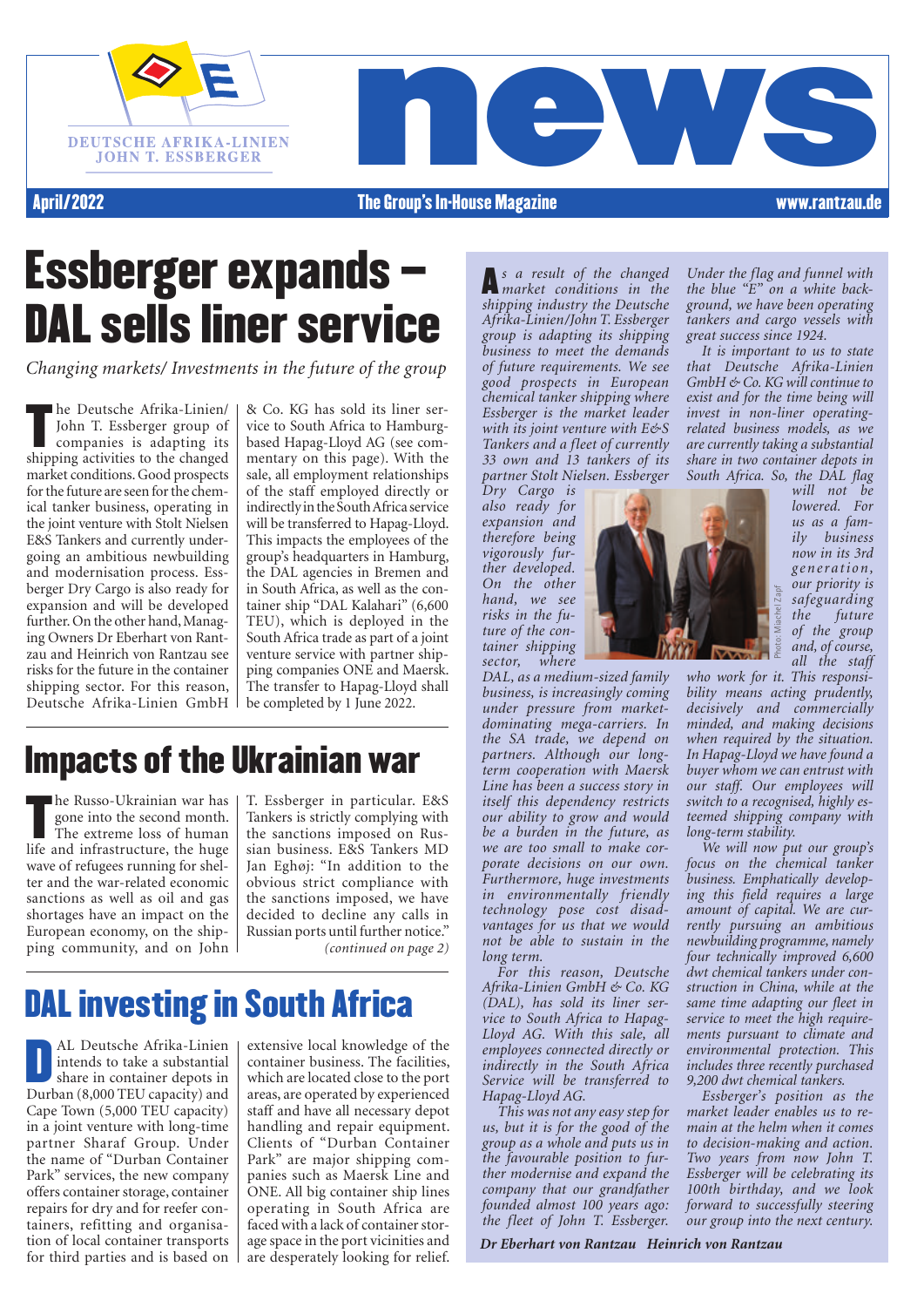Andre Trommler, Head of Essberger Crewing, and his colleagues are busy solving the day-to-day

their families as the war evolves | and some are already in conand changes by the hour. He says: "We discussed with our Ukrainian manning agencies and Essberger Crewing Service (ECS) Gdynia how to support Ukraine and in particular our Ukrainian seafarers directly and asked them to let us know if and how we can help. So far all of them and their families are either already abroad or at least unharmed.

urgencies of our seafarers and | accommodation are passed on | many manning agencies in Odessa | captains in a reasonable manner." Andre Trommler explains: "In cooperation with Aquamarine, the local travel and visa partner for

Addresses of seafarers in Poland and Romania willing to provide

With regard to the high number of Russian and Ukrainian seafarers in the Essberger fleet he adds: "We are appalled by the Russian war in Ukraine and hope that all our families and relatives remain safe. However we also understand that being a Russian seafarer is not easy either and you have no part in this battle." *(continued from page 1)*

tact with each other to meet. We and our manning agencies have tracked the whereabouts of our seafarers ashore and all of them are healthy as per the latest information. Many already moved with their families to other countries, mainly Romania and Poland. Some of them have offered help if needed."

n 24 February the invasion<br>of Ukraine began. On the<br>following day the tanker<br>"Millennial Spirit" (2.016 dwt of Ukraine began. On the following day the tanker "Millennial Spirit" (2,016 dwt, Moldovan flag), loaded with 600 tonnes of gas oil, in a position 12 nautical miles off the Ukrainian port of Yuzhne in the Black Sea, was hit by two rockets. One missile hit the superstructure, and another the midbody. The tanker was set ablaze. Its crew of the ship and could later be saved by a Ukrainian SAR team. Two badly injured crew members were taken to hospital.

turned out, was Essberger's ex- I years of service.

n 10 March 2022, China<br>Merchants Jinling Shipyard<br>Dingheng, China: the start<br>of steel-cutting for the first 6.600 Merchants Jinling Shipyard Dingheng, China: the start of steel-cutting for the first 6,600 dwt chemical tanker (Hull No CMYZ0103) was celebrated with a small reception. Three further tankers of the Essberger newbuilding project will follow soon and within the given time frame.

and as is well-known to seafarers, we offer cross-border bus transfers from Odessa via Constanta and Bucharest to Brasov and we will pay for the bus ticket, also for family members. This transfer is only for women, children, pets, and men under 18 and over 60 years of age.

12 Russian seafarers abandoned | In 2001 the "Essberger Pilot" was The "Millennial Spirit", as it which ended in 2022 after 48 "Essberger Pilot"/"Tom Lima" built in 1974 by Schiffswerft Hitzler on the Elbe. In her early days she traded in the North Sea, Baltic and Mediterranean under various owners and names, and in 1992 returned to Essberger, now trading under her original name in Southeast Asian waters. sold to Scandinavia, where she again changed names and owners and finally found her way into Moldova as a tanker for bunker,

I am confident that our mixed crews on board remain professional and that every upcoming conflicting discussion about the war in Ukraine will be handled by our

### The war and the impacts on shipping

### Steel-cutting of first newbuild

The year ago, John T. Essberg-<br>
er introduced the Ship Man-<br>
agement Performance Dash-<br>
board to clarify its priorities and er introduced the Ship Management Performance Dashboard to clarify its priorities and to give shipboard and shore-based teams a tool to identify areas for improvement. At the same time, we introduced the John T. Essberger "Vessel of the Year" award.

## An early victim of the war

*Ex-"Essberger Pilot" shelled in the Black Sea*



*Shelled by a navy vessel, the Moldavan tanker "Millennial Spirit" (2,016 dwt), ex-"Essberger Pilot",* 



*was set a blaze. All of the 12 Russian crew members on the tanker survived the attack "Birthe Essberger's" crew on the day of the award presentation. From left to right: Rudsend Dayo Baltazar, Ronardo Nino II Patenio Jacinto, Aleksejs Glinslis, Abdullah Ahmed Ahmed Osm Sharaf, Ephraim Jireh Cabadonga Rubenial, Jeffrey Efa Quinones, Jeffrey Escuardo, Bogdan Besliu, Jhon Klyn Parangue Zumarraga, Ruslans Lesciks, Paulo Miguel Santos, Alexandru Androne, Charlito Magcamit Ganibo*



*Director Ship Management Johan J. Isaksen hands over the prize to master Paulo Miguel Santos of "Birthe Essberger"*



*"Essberger Pilot" in the early days. The chemical tanker was built in 1974 at the Hitzler yard in Lauenburg/Elbe*



*Lined up in front of the banner on the day of steel-cutting. Site Manager Martin Adams also attended (5th from left)*

# Essberger vessel of the year – and the winner is "Birthe Essberger"

*The three best-performing ships of the Essberger chemical tanker fleet in 2021 have been announced / Remarkable achievements of the top three vessels and crews*

The emphasis is on the main drivers that will have the most significant impact on the feet's overall performance: safety, customer acceptance, technical reliability, and technical cost control. However, all elements of the teams' ability to comply with company requirements and priorities is assessed. The selection process includes input from internal and external stakeholders.

The three top performing vessels were announced by Essberger's Director Ship Management Johan Isaksen in early March 2022. Third place went to "Ursula Essberger" (5,322 dwt). Isaksen: "The team on board the vessel has delivered very high performance throughout 2021 and progressed well towards operational excellence. No injuries were recorded that year! 750 euros were awarded to the welfare fund. Second place went to 'Christian Essberger' (4,711 dwt) for its rock-solid performance. The team was very effective and collaborated with E&S Tankers in an outstanding manner." 1500 euros went to the fund for this.

On 4 March the winner "Birthe Essberger" (6,203 dwt) was announced to her captain on duty Henryk Bienenstock, who answered: "It is such a great honour, especially in the company of a lot very good Essberger ships." Isaksen said: "The vessel joined our fleet in 2020. Despite many necessary improvements to bring her to the required ITE standard the crew has been very successful. She was also named the best-performing vessel. The vessel sets the standard, of what ship management strives to achieve every day: a safe, reliable and cost-efficient solution for our customers. A bonus of 2,500 euros was awarded to the fund.



*The winning vessel is "Birthe Essberger" (6,203 dwt). She was built in 2005 and is still a super performer*



*Essberger's plaque award is signed by Dr Eberhart and Heinrich von Rantzau*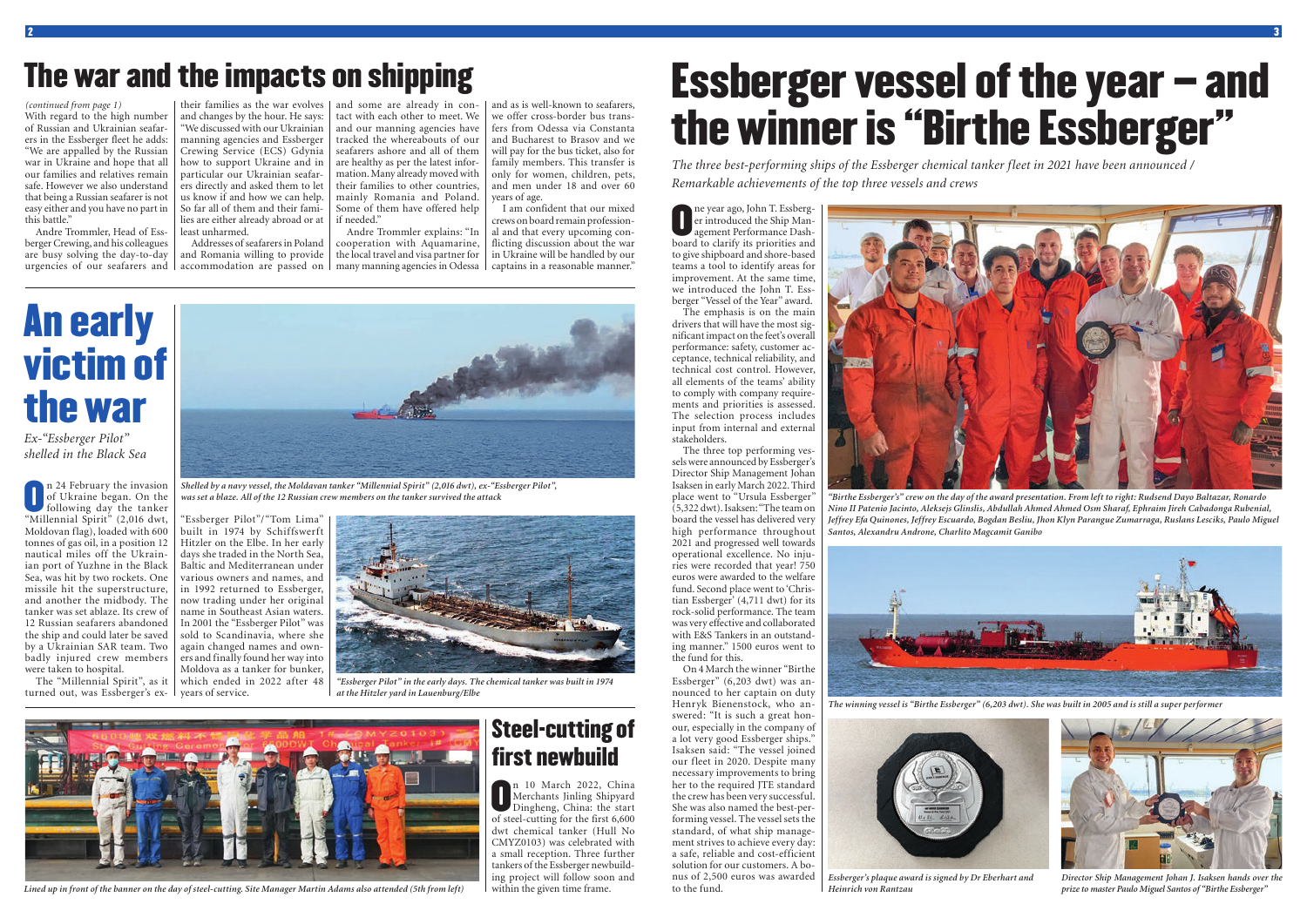*Rendezvous of two "green" ships in the Baltic: a wind-propelled sailing yacht meets a German 212/A submarine, relying on hydrogen* (H<sub>2</sub>) power. *H² is supposed to drive the green revolution in the coming year*

the shipping industry is<br>setting itself ambitious<br>targets. In addition to the<br>IMO's commitment to reducsetting itself ambitious IMO's commitment to reducing GHG emissions from shipping, our industry will speed up decarbonising efforts with an array of mandatory measures to improve ships' energy efficiencies. Turning climate-neutral before 2050 depends on alternative "green" fuels available for "clean" voyaging or new fuels being found.

We are talking about tremendous quantities: a large container ship requires about 100,000 tonnes of fuel per annum. Battery technology cannot provide this amount of energy. And if a container vessel were to be electrically powered, its storage systems would be as large as the ship itself, leaving no space for cargo. Furthermore, it would be so heavy it couldn't float, even if it tried. Hence, the internal combustion engine on large ships used for international traffic remains the only viable solution.

Currently about 60,000 ships ply the world's oceans and transport about 90% of global produce. They are responsible for about 2% of global CO<sub>2</sub> emissions. The development of pollutant-free fuels and propulsion technologies have occupied shipbuilders, engine manufacturers, bunker suppliers and shipowners for some time now, but finding new solutions needs to be accelerated.

Time is running short. As shipping companies reckon with  $\mid$  phur dioxide (SO<sub>2</sub>) emissions.

Liquefied natural gas consists of 85% methane, which has to be cooled down to 162° Celsius for liquefaction. The cooling process shrinks the volume of the gas 600 times, making it easier and safer to store and ship. In its liquid state, LNG will not ignite. Environmental impact Fossil natural gas is not climateneutral when burnt. It produces about 20% less  $CO<sub>2</sub>$  emissions than marine diesel. The combustion of natural gas does not emit soot, dust or fumes. It generates  $30\%$  less carbon dioxide  $(CO<sub>2</sub>)$ 

It is technically possible to build engines today that run on emission-free fuels. But the introduction of synthetic fuels on a wide scale requires further efforts and funding strategies. Currently, the most feasible green fuel is hydrogen, albeit its production requires enormous amounts of energy. It is only climate-neutral if produced from renewable sources such as sun or wind.

Bear in mind, climate-neutral energy is also in high demand for manufacturing industries, land transport and aviation. Steel production alone current-<br>Iv accounts for  $7\%$  of all  $CO<sub>2</sub>$  $emissions - so there's plenty of$ competition around for green energy.

Two-stroke methanol engines with over  $100,000$  operating I the electrolysis process in which

20- to 30-year ship service lives,

### Hydrogen,  $H_2$ <br>Driving the green revolution

weaknesses and strengths.

Liquefied natural gas, LNG A proven solution for the transition period

What is it?

water  $(H<sub>2</sub>0)$  is split into its two | constituent  $O_2$  atoms and one  $H_2$ atom with large amounts of electricity. However, only hydrogen produced with renewable energy is "green".

necessary decisions for replacements must be made before the end of this decade. The German Shipowners' Association (VDR) magazine "Deutsche Seeschifffahrt" published in its first quarterly issue a list of fuels ships can use in the future, together with Mature and safe technology. Tanks and piping systems are more complex and expensive due to insulation requirements. Space requirement is somewhat larger. Dual-fuel engines permit switching to diesel should LNG not be available.

#### Ship suitability

Ammonia ( $NH<sub>3</sub>$ ) is the basic substance of fertilisers, of which over 200 million tonnes are industrially produced and shipped around the globe each year. It is easy to store and transport at lower costs than hydrogen. And it liquefies at minus 33° Celsius. Nevertheless, ammonia storage tanks require about treble the space for marine diesel.

#### Current situation

An increasing number of LNG container ships are in operation or under construction.

#### Methanol, also called methyl

than fuel oil and has a twofold reduction in nitrogen oxide (N0x) emissions and almost no environmentally damaging suli.e. it is climate-neutral. Ship suitability

Advanced, but costly

#### What is it?

Sustainably produced methanol  $(CH<sub>3</sub>OH)$  can be stored in liquid fuel tanks. It is relatively expensive owing to the large amount of electricity required for production. On an industrial scale, methanol is predominantly produced from natural gas by reforming the gas with steam and then converting and distilling the resulting synthesised gas mixture to create pure methanol. Environmental impact

### Methanol is a clean-burning fuel,

hours are on the market. Fourstroke engines are under development, fuel cells using methanol are in the test phase.

#### **Biofuels** Natural admixtures

#### Current situation

At the moment, ten ships operate with methanol. A larger number of methanol-powered container ships are under construction at South Korean shipyards. Fitted with dual-fuel engines, the ships can also run on marine diesel. As yet, methanol is not available in large quantities – and is currently two to three times more expensive than conventional fuel.

#### What is it?

Increasing numbers of people consider hydrogen to be key to a climate-neutral energy supply. It is the most abundant chemical substance in the universe, constituting roughly 75% of all normal matter. There are four main sources for the commercial production of hydrogen: natural gas, oil, coal and electrolysis, which account for 48%, 30%, 18% and 4% of the world's hydrogen production respectively. Great effort is going into scaling up

#### Environmental impact

Hydrogen combustion only produces water vapour. However, energy losses in the production chain are considerable, as enormous amounts of green electricity are needed for production. Ship suitability

The use of hydrogen as a fuel is complicated by low volumetric energy density and high flammability. Hydrogen has to be liquefied or compressed at minus 253° Celsius, which again requires huge amounts of energy. The space required for the tanks is enormous. The direct use of hydrogen is therefore not an option for larger vessels. However, fuel cells, electro-chemical converters of hydrogen with oxygen into energy, are in use for propulsion energy on smaller ferries and for on-board electricity on larger ships. Furthermore, fuel cells have been used with great success to power German AIP submarines since 1988. Here the hydrogen is stored in its gaseous state in metal hydride cylinders; the oxygen in cryogenic tanks at -180° C.

#### Current situation

A large number of research projects are underway. The German submarine fuel cell is now in its fourth generation.

### Ammonia, NH<sub>3</sub><br>Efficient, but toxic

#### What is it?

#### Environmental impact

A typical large-scale ammoniaproducing plant first converts natural gas, liquefied petroleum gas or petroleum naphtha into gaseous hydrogen which is then combined with nitrogen to produce ammonia. Liquid ammonia has a comparatively high energy density. It is inorganic and thus contains no carbon to be released as CO<sub>2</sub> during combustion. However, ammonia is highly toxic, therefore combustion and emissions are not without risks. Additionally, nitrous oxide, bet-



*Essberger tanker "Sund" (670 dwt) built in 1927 by Lübecker Flenderwerke. With its smoking funnel this shipping veteran is still very far away from being climate-neutral. Today Essberger can do better*



*Designed to the latest technical standards the new generation of 6,600 dwt Essberger chemical tankers currently under construction in China is equipped with dual-fuel engines for marine gas oil (MGO) and/or liquified natural gas (LNG)*

ter known as laughing gas, is a by-product of manufacturing ammonia and harms the climate. Suitable for ships?

For efficient continuous operation, there are still some unanswered questions over ignition, combustion behaviour and exhaust gas after-treatment that need to be clarified. Furthermore, ammonia-powered engines require new, specially formulated lubricant oils to meet complex demands. Nevertheless, ammonia will certainly play a major role in container ships operating two-

stroke engines, the first of which should be available in 2024. Current situation

The first tankers capable of running on ammonia are under construction. Classification society DNV estimates every fourth ship will use ammonia in three decades.

#### What are they?

Biofuels are fuels produced from plants and plant remnants. They are usually produced from rapeseed or soya; bioethanols from sugar or grain. In order to achieve a true environmental assessment, it is crucial that no new cultivation acreage is created at the expense of nature protection or food farming land, which puts a lid on the potential amount of bio raw materials.

#### Environmental impact

Biofuels made from plant residues such as straw, leaves, sawdust or wood residues could reduce CO<sub>2</sub> emissions by up to 85% today.

#### Suitable for ships?

Biofuels are largely compatible with existing fuels and can thus fulfil a bridging function without the need for costly engine modifications. Current situation

Biofuels made from used cooking oils and fats from the catering industry are particularly suitable as an admixture to conventional fossil fuels. Ongoing measures to reduce  $CO<sub>2</sub>$  ship emissions by up to 90% have been in place for more than two years now.



# Better ship fuels and technologies for a better world climate

*60,000 ships ply the world's oceans / To make them climate-neutral before 2050 alternative energy sources need to be found/Here you can read what's in the pipeline*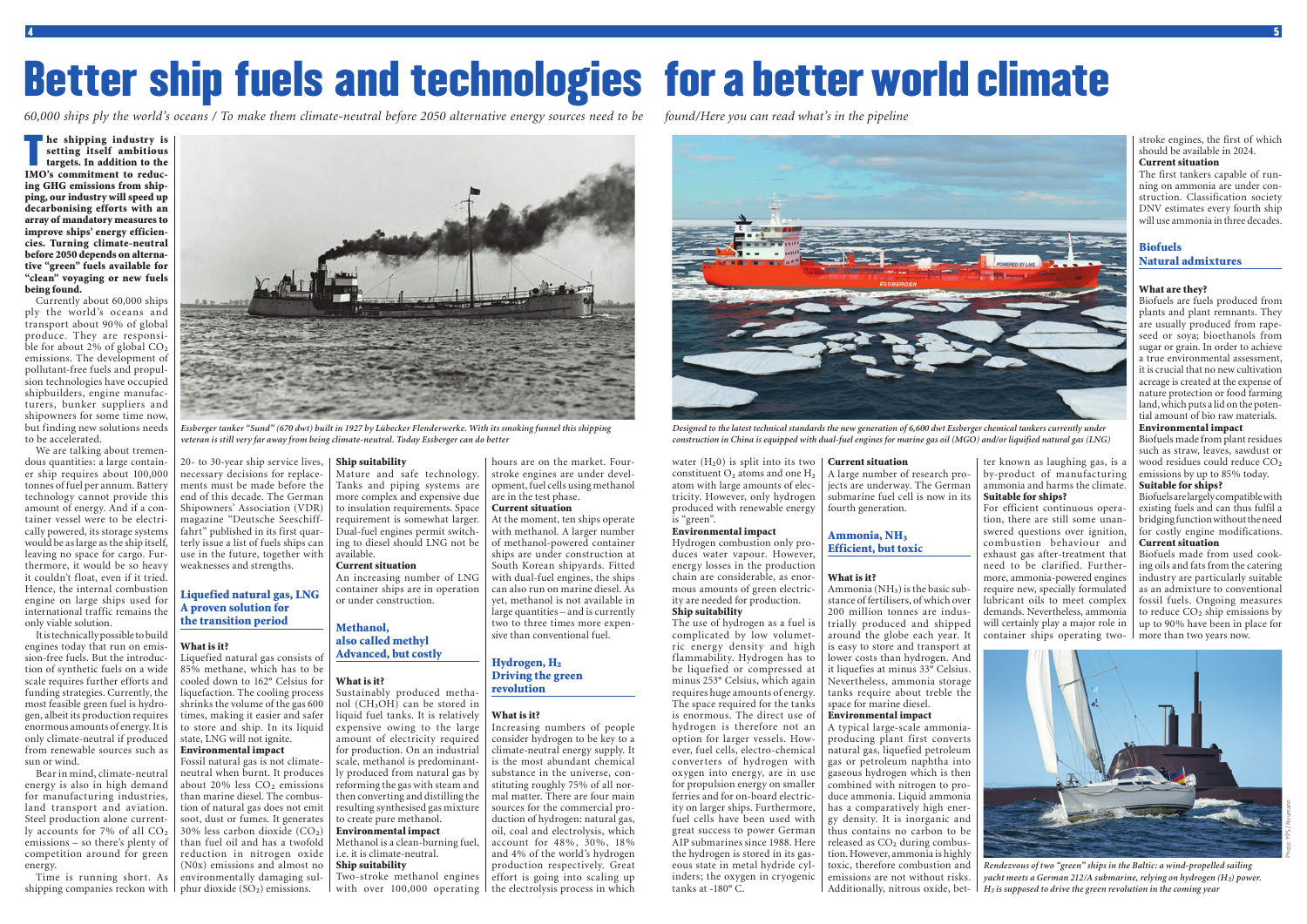### **Whereabouts**

For more information on the **DAL/JTE Group** please contact Svante Domizlaff, tel: +49 40 38016-611, email: svante.domizlaff@rantzau.de or the German head office Deutsche Afrika-Linien Palmaille 45, 22767 Hamburg, tel: +49 40 38016-0, fax: +49 40 38016-663, email: contact-dal@rantzau.de or DAL Agency Durban, Sharaf House, 1st Floor La Lucia Ridge Office Estate, Umhlanga/Durban 4051, RSA, tel: +27 31 5829400, fax: +27 31 5829401 or Essberger & Stolt Tankers Palmaille 45, 22767 Hamburg, tel: +49 40 38016-0, email: chartering@es-tankers.com



Torsten Radtke (Liner Application), Februar 2022

> Peter Lange (Pensionär DAL), Februar 2022

Werner Böhmer (Pensionär DAL), Dezember 2021

#### Wir gedenken

#### Jubiläen

#### **25 Jahre**

Rodrigo Lola Alcala, *CCK*, 13.02.1997 Romeo Moscoso Panaguiton, *3/E*, 24.04.1997 **10 Jahre**

Torsten Dörnte, *Controlling*, 01.04.2012

#### Besondere Geburtstage

#### **85 Jahre**

Rudolf Mühlich, *Pensionär*, 14.02.1937 Jutta Schütze, *Pensionärin*, 26.02.1937 Uwe Jens, *Pensionär*, 30.03.1937

#### **70 Jahre**

Siegfried Kuchar, *Pensionär*, 17.03.1952

#### Capt. Boguslaw Gajdowski, 22.03.1952 Gabriele Bartsch, *Pensionärin*, 26.03.1952 **65 Jahre**

Monika Martin-Ayass, *DALSA Bremen*, 11.02.1957 **60 Jahre**

#### Michael Lohle, *Fahrer Heinrich von Rantzau*, 16.03.1962 Jose Artur Cancela dos Santos, *AB*, 18.03.1962 Jerry De Leon Castillo, *CCK*, 26.03.1962 Jan Ten Wolde, *Master*, 28.03.1962 Terliano Jr Yagonia Gulane, *PMP*, 22.04.1962 Miroslaw Jaworski, *C/E*, 29.04.1962 **50 Jahre**

Vivien Unland, *Liner Accounting*, 04.02.1972

Leopoldo Santiago Amurao, *AB*, 24.02.1972 Jovan Gamilla Tiwana, *PMP*, 17.03.1972 Capt. Koen Ghysels, 24.03.1972 Capt. Maciej Kaminski, 05.04.1972

#### Neue Mitarbeiter an Land

Erhan Kece, *DALSA Hamburg* Celina Moeck, *Customer Service* Max von Oekel, *Ship Management* Jihan Saab, *Crewing* Wannaleth Saisnith, *Liner Businesses Processes & Application* Ryszard Topolewski, *Ship Management*

#### Ausgelernte Auszubildende an Land

Sophia Pettke, *JTE* – Übernahme *Crewing* Timon Spreckels,

*JTE* – Übernahme *E&S Tankers* John Wagner, *DAL* Neue Auszubildende an Land

Johannes Eichhorn, *JTE* Paul Goetzmann, *JTE* Skyna Meyer, *DAL*

### Aus der Reederei-Familie

ame: Clara Elisabeth von | news from the von Rantzau family. Clara von Rantzau is the granddaughter of Heinrich and Annette von Rantzau, and the daughter of their firstborn son Johann Heinrich. Our congratulations to the parents, and to the young lady we wish a safe and happy voyage

| <u> Literature de la contrada de la contrada de la contrada de la contrada de la contrada de la contrada de la c</u><br><u>YWWYD I SI</u> |                              |                       | April 2022            |
|-------------------------------------------------------------------------------------------------------------------------------------------|------------------------------|-----------------------|-----------------------|
| Ship's name                                                                                                                               | Master                       | <b>First Mate</b>     | Chief Engineer        |
| Agnes Essberger                                                                                                                           | Andrey Grzhibovskiy          | Denis Vlasov          | Piotr Popiel          |
| Amalie Essberger                                                                                                                          | Piotr Bes                    | Jakub Nadaj           | Adam Szwajka          |
| Anneliese Essberger                                                                                                                       | Theo Keizer                  | Onno Smit             | Pieter Pasterkamp     |
| Annette Essberger                                                                                                                         | Koen Ghysels                 | Wojciech Nowak        | Artur Krupa           |
| Birthe Essberger                                                                                                                          | Paulo Santos                 | Aleksejs Glinskis     | Andrzej Szyca         |
| Caroline Essberger                                                                                                                        | Hubertus Meulenberg          | Evgeny Krushelnitskiy | Ralph Huibers         |
| Charlotte Essberger                                                                                                                       | Krzysztof Osuch              | Roman Rybin           | Sergey Panishev       |
| Christian Essberger                                                                                                                       | Krzysztof Niedzielski        | Robert Halicki        | Mikhail Borisyuk      |
| DAL Kalahari                                                                                                                              | Janusz Urbanski              | Joanna Koczyk         | Piotr Turski          |
| Dutch Aquamarine                                                                                                                          | Nicky Nicolaas Petrus Burger | Chris De Boer         | Koen Schenk           |
| Dutch Emerald                                                                                                                             | Stephanus Frerichs           | Sjoerd Rijndorp       | Ronald De Bruin       |
| Dutch Spirit                                                                                                                              | Sander De Bos                | Kokou Gbegan          | Marinus Kroon         |
| Ellen Essberger                                                                                                                           | Adam Incewicz                | Adrian Kuzmicz        | Miroslaw Szylobryt    |
| Elsa Essberger                                                                                                                            | Stefan Grabowski             | Dariusz Podsiadly     | Aleksey Plyasukhin    |
| Georg Essberger                                                                                                                           | Gocha Bezhanidze             | Piotr Adamski         | Jan Niewierowski      |
| Gisela Essberger                                                                                                                          | Dariusz Swierkosz            | Tomasz Kozyra         | Vitaliy Kolesnyk      |
| Helga Essberger                                                                                                                           | Arkadiusz Duczynski          | Jaroslaw Krok         | Olegs Cerepanovs      |
| Johann Essberger                                                                                                                          | Enrique Lopez                | Pawel Bula            | Piotr Trusinski       |
| John Augustus Essberger                                                                                                                   | Dawid Sadecki                | Andrejs Krutikovs     | Artem Glushko         |
| Liesel Essberger                                                                                                                          | Thierry Micha                | Marcin Zietek         | Ruslans Sokolovs      |
| Lisa Essberger                                                                                                                            | Nicolaas Van Den Belt        | Andre Steenbergen     | Geert Sap             |
| Maersk Launceston                                                                                                                         | Konstantin Kveselevich       | Dmytro Stygar         | Pavlo Polishchuk      |
| Nordic Saga                                                                                                                               | Rogen Calledo                | Piotr Czajkowski      | Fredrik Hollmen       |
| Nordic Sira                                                                                                                               | Ingi Hansen                  | Marlon Bien Gonzaga   | Zygmunt Dobrzyniewski |
| Nordic Sola                                                                                                                               | Kent Baregg                  | Menard Responde       | Steinar Avløyp        |
| Nordic Sund                                                                                                                               | Per-olov Persson             | Waldemar Rzepka       | <b>Bengt Gille</b>    |
| Patricia Essberger                                                                                                                        | Maciej Kaminski              | Marcin Harasim        | Grzegorz Topolewski   |
| Philipp Essberger                                                                                                                         | Mareks Satkovskis            | Quirino II Agot       | Vitor Belo            |
| Theodor Essberger                                                                                                                         | Bartosz Selau                | Blazej Czapiewski     | Piotr Kret            |
| Ubena                                                                                                                                     | Ruslan Blazhyyevsky          | Marek Kajdasz         | Yevgeny Arsenyuk      |
| Ulanga                                                                                                                                    | Ioan-cristian Cioban         | Pawel Wodzisławski    | Romeo Roman           |
| Ursula Essberger                                                                                                                          | Albert Ten Wolde             | Albertus Konijn       | Stefan Kluijfhout     |
| Wilhelmine Essberger                                                                                                                      | Leonardus Kanters            | Eriks Ciblis          | Hendrik Post          |

With shipping in mind Philipp von<br>Rantzau finished his BA in Business/Management in London and<br>returned to Hamburg He is now doing Rantzau finished his BA in Business/Management in London and returned to Hamburg. He is now doing an internship at the German Shipowners Ass. (VDR) to get some practical experience, before starting his master course back in London.

y the end of March, 88.5%<br>of all seafarers had been vac-<br>cinated. 92% of all the crew<br>members presently on board are of all seafarers had been vaccinated. 92% of all the crew members presently on board are vaccinated, 94% thereof on the tankers and 87% on the dry cargo ships. 75 crew members ashore and 40 crew members presently on board have not been vaccinated yet. 24.5% of all employed seafarers and 24.8% of all crew members on board have received a booster vaccination.

In some ports a Covid test is still required prior to departure either | ing Manager André Trommler.

Thas has long passed. But<br>
when our HR Shore depart-<br>
ment offered a prize for the<br>
best X-mas greetings they were when our HR Shore departbest X-mas greetings they were overwhelmed by the number and the quality of ship greetings. For many crews this effort seemed to be a break from the day-to-day routine in times of Covid-19. It was not an easy task to name a winner. Finally, the jury decided on a colourful, vivid and cheer-

> y the end of March, 88.5% | by the local authorities (mainly in Asia) or by the national authorities (Philippines). Although the Covid-19 infection rates are generally at an extremely high level, thanks to the high vaccination rate the number of severe clinical cases of the disease has dropped significantly. For this reason, the pressure of health authorities in various European ports has begun to ease. However: "Get vaccinated, get a booster shot and most importantly: stay healthy," reminds Essberger Crew-

## Welcome to the fleet

ame: Clara Elisabeth von<br>
Rantzau, launched in<br>
2021, taken into service<br>
17 December length: 0.48 Rantzau, launched in 17 December, length: 0,48 metres, dwt: 2,530 grams, expression: absolutely beautiful, design: Johann Heinrich von Rantzau and Dr Anna Brandenburg, home port: Hamburg. These are the latest  $\mid$  through life.

### Covid-19 latest update

## A cheerful crew

-mas has long passed. But ful video clip presented by the crew of the "DAL Kalahari". Congratulations to Captain Jaroslaw Maciuk and his crew. They earned themselves a suckling pig for the on-board grill! DAL/JTE News asked the crew to send us some images of crew members and we received a bunch of photos of obviously always cheerful crew members, as shown below. Names from left to right.



*Reynan Viloria MTM, Arnold Tolentino 3/E , Ruslan Olekna 2nd /E, Christopher Lagutom MTM* 





*"DAL Kalahari" awaiting berth slot off Cape Town port*

*Donald Tuden BSN, Mateusz Sierawski 1st Off*